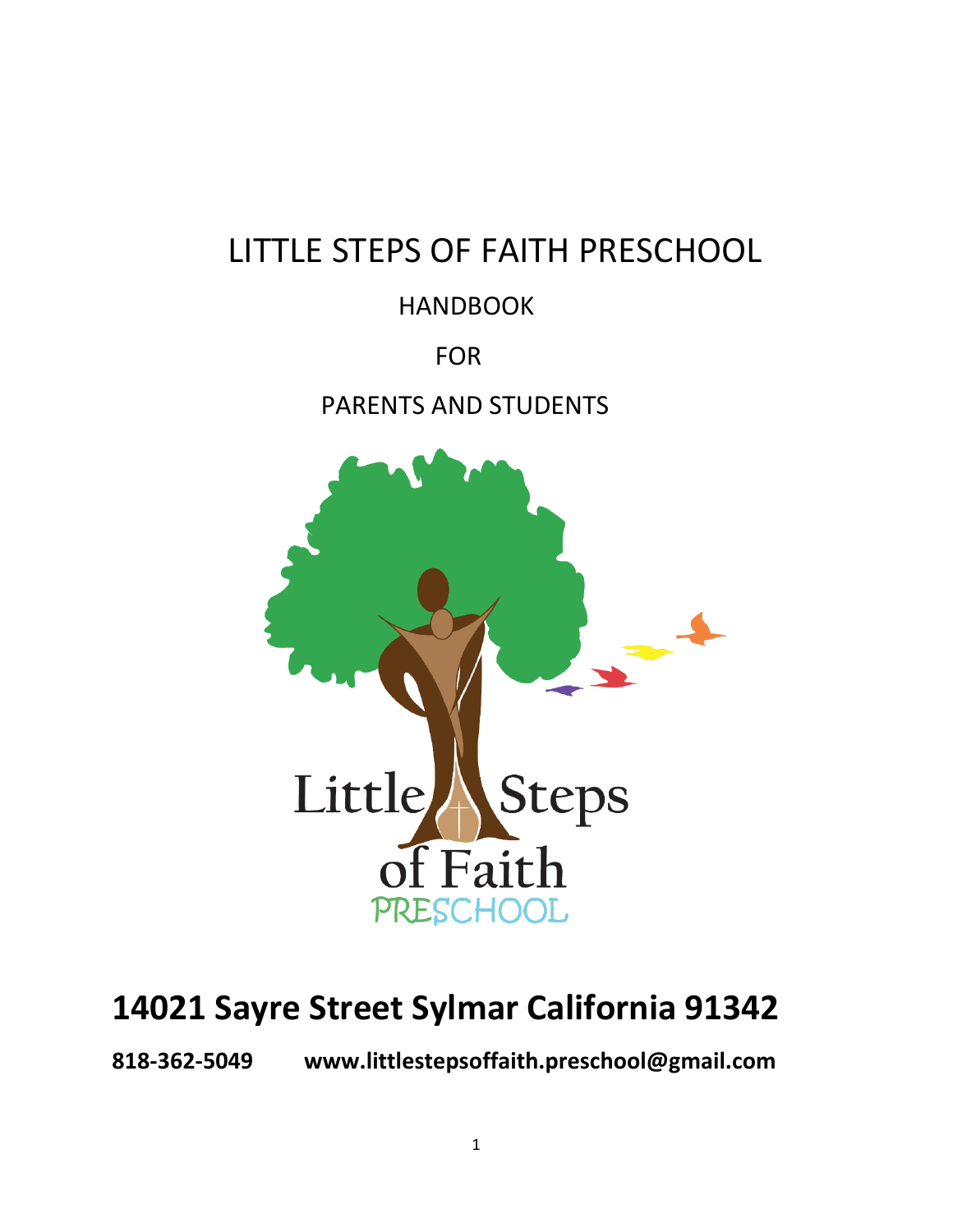# **STATEMENT**

## **PHILOSOPHY**

THE PHILOSOPHY of Little Steps of Faith Preschool is based on Christian values. We are committed to providing a safe, loving, and nurturing environment where children can learn and are able to grow into unique individuals knowing that God's unfailing love endures forever.

Teachers and staff members are equally invested in our school's commitment to develop a partnership with parents, to foster trust, and instill respect for one another.

## **GOALS**

By providing a foundation of developmentally appropriate experience and instilling good moral values, children will recognize the importance of becoming responsible and respectful members of their church and community.

Our curriculum provides a balanced program that will promote the academic, social, and spiritual development of each child.

We believe having your child in our program is a privilege and we strive to use the Word of God through our actions and attitudes to ensure a safe and happy environment for all children.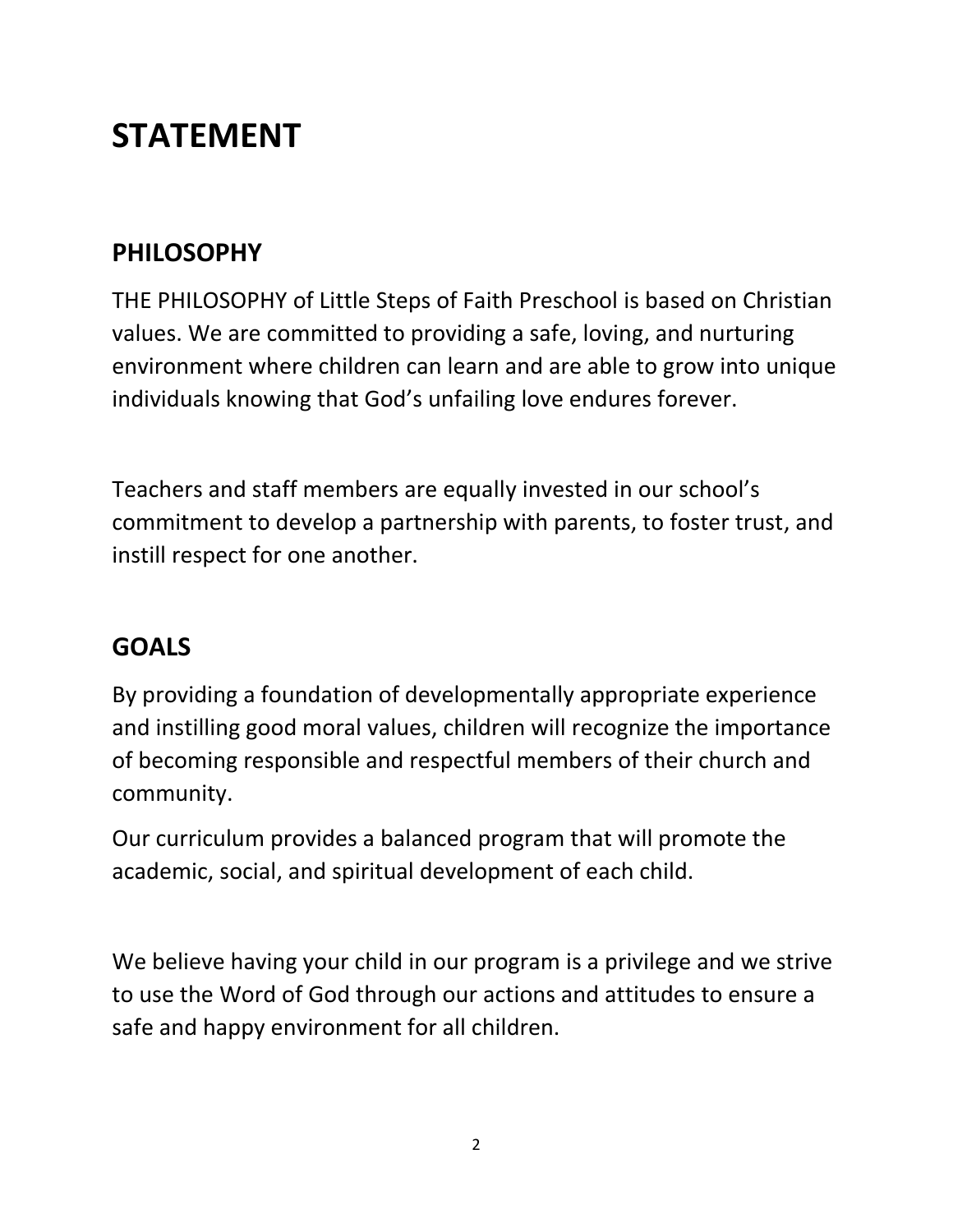## **ABSENCES**

The school office must be notified of all absences before **9:00 a.m**. on the first day of the absence. You may leave a message on the answering system if you call before **6:30 a.m**. The school number is **818-362-5049**

**Make-up-** There are no make-up days. If your child misses a day he/she cannot come to class on another day to make up the absence. There are no exceptions to this policy.

## **TARDINESS**

Your child's structured learning experience begins at 08:00 a.m., children arriving after that time lose their learning time and disturbs others. Please have your child at school on time.

**SCHOOL CLOSURE:** A reminder with specific dates will be sent out prior to each holiday

The school will be **closed** on the following holidays:

PRESIDENTS DAY MARTIN LUTRHER KING JR. DAY HOLY THURSDAY & GOOD FRIDAY MEMORIAL DAY PROFESSIONAL DEVELOPMENT INDEPENDENCE DAY AUGUST -SEMESTER BREAK ( 1<sup>st</sup> week of august is professional development week) LABOR DAY PROFESSIONAL DEVELOPMENT VETERANS DAY THANKSGIVING WEEK (WEDNESDAY – FRIDAY) CHRISTMAS BREAK (ONE WEEK) the 24<sup>th</sup> thru the 1st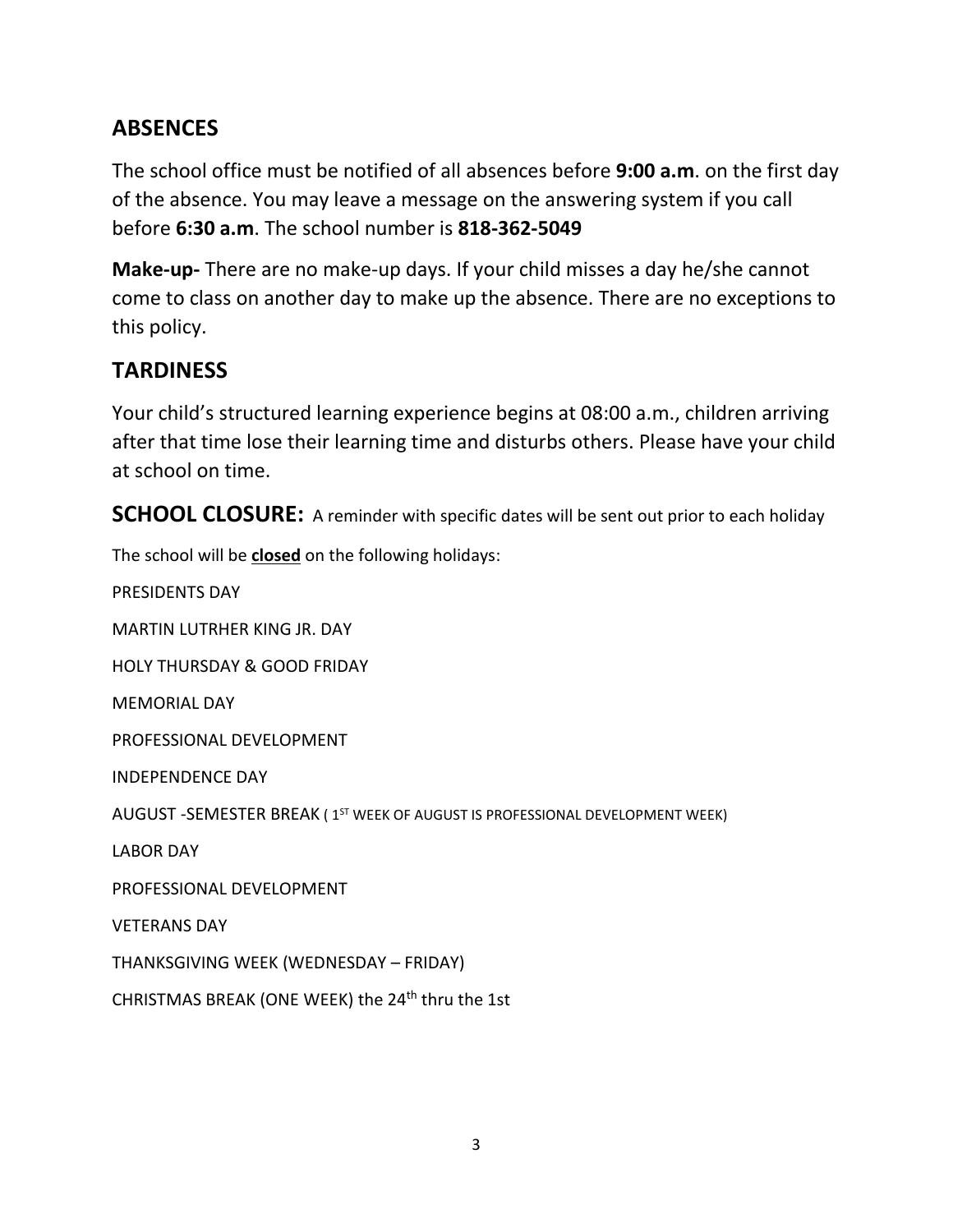## **HEALTHY CHILD CARE**

Our goal is to provide a safe and healthy environment for each child. If your child is sick please keep him/her home, or find an alternative day care for that day. Children who have had a fever should be "fever free" for at least 24 hours before returning to school. This keeps children from infecting other children or staff.

## **ARRIVAL AND DISMISSAL PROCEDURES**

Parents should take their children to the classroom upon arrival and sign in. Children should be picked up at the end of the day from the classroom and sign out daily.

## **SIGN IN/OUT**

All children must be signed in by the person bringing them to school. All children must be signed out by the person picking them up from school. The time of arrival and pick up must be indicated. The person signing a child in or out must use their names and not "mom or dad". The person picking up a child must be **18** years of age and must be listed on the emergency form under the section, "Names of Persons Authorized to take my child from Facility". Children will be allowed to leave with a person not on the list only if the teacher has **written authorization**  from the parent or guardian. No child will be allowed to leave the school grounds with anyone other than a parent or guardian until proper identification is obtained (driver license or state identification). This person must be on the emergency list, or the parent must leave a signed note with the teacher stating the name of the person picking up the child. Parent must inform the teacher in advance if the child must leave school during the morning preschool time. We are in class from 08:00 a.m. until 12:30 p.m. A child missing this part of the day misses our instructional learning program.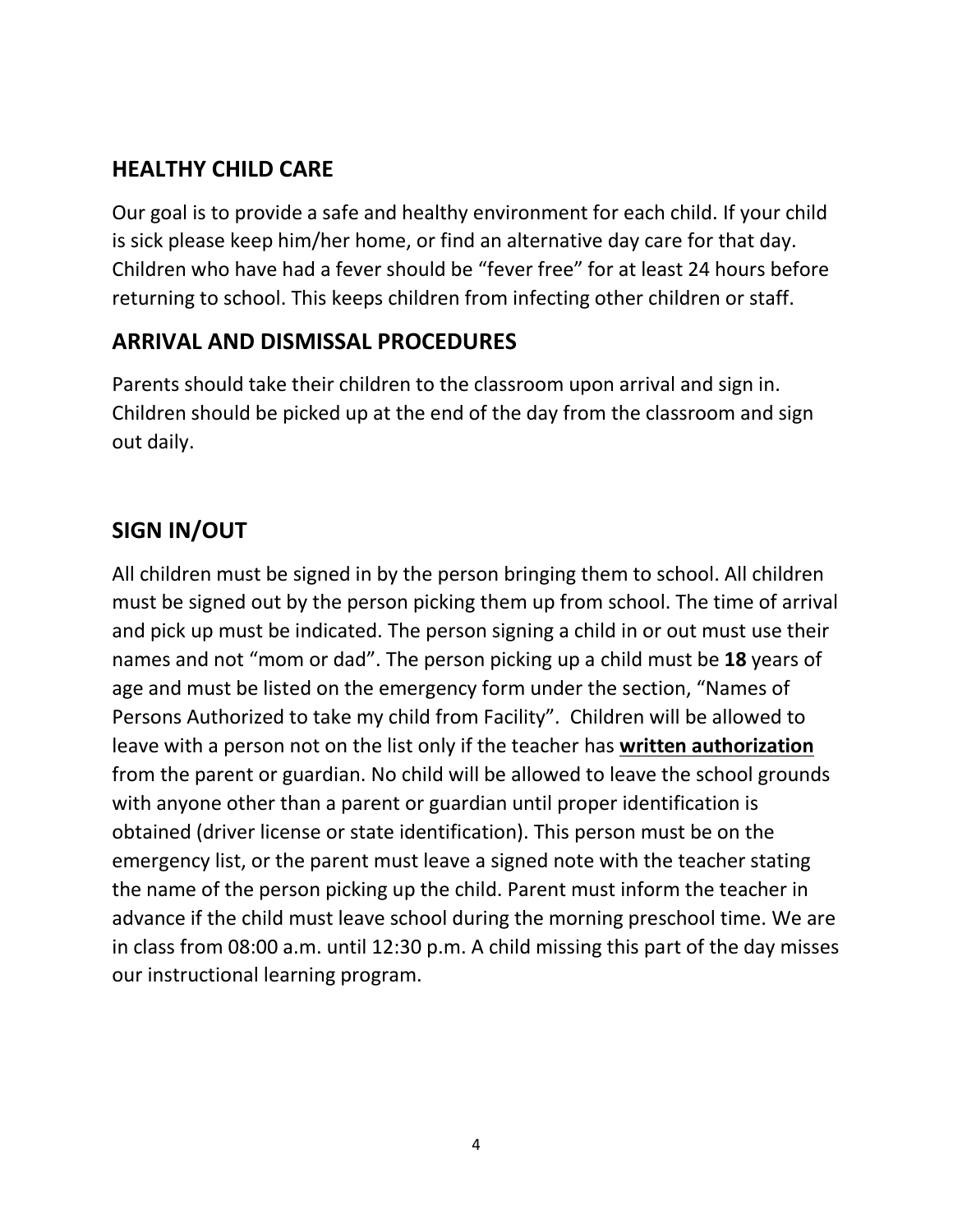**PARKING:** The main gate will remain open during the hours of 6:30 a.m. and 5:30 p.m. Please do not block the driveway entrance. For parents arriving after 5:30 p.m. please park on the street and walk through the gate opening.

## **FULL DAY PRESCHOOL GUIDELINES**

- 1. Children attending full day may be dropped off anytime between the hours of 6:30 a.m. and 8:00 a.m. They may be picked up any time after 03:15 p.m. but before 6:00 p.m. Our academic classes are scheduled between 8:00 a.m. and 12:00 p.m.
- 2. Children need to bring a lunch in a sack or lunchbox, a hot lunch can be heated up if needed. If a lunch needs to be kept cold please provide an ice pack in the lunch box. Please label all containers and lunch boxes.
- 3. A crib sheet and small blanket must be kept at the school for nap time. Sheets and blankets will be sent home on Fridays to be washed; they must be returned on Monday. **No Toys** from home are allowed, but one (1) small stuffed animal may be brought for nap time.
- 4. Nap Mats will be available for each child on the site and will be assigned to your child for their exclusive use.

#### **FINANCES**

Little Steps of Faith Preschool is financially independent or self- supporting. Registration and tuition fees cover only general operating expenses. The overhead expenses (heat, lights, custodial services and maintenance) are assumed by the preschool.

- 1. **Annual Registration**: fee is due at the time the application is submitted. For returning student the registration fee is due by August 5<sup>th</sup>.
- 2. **Tuition**: Is based on an annual charge. Parents may choose to enroll their child for ten (10) months or twelve (12) months. A 5% discount will be given if the entire year is paid in full in advance. Payments not received by Wednesday of the same week will be considered delinquent; a late fee of \$2.00 per day late will be added at that time. Tuition will not be pro-rated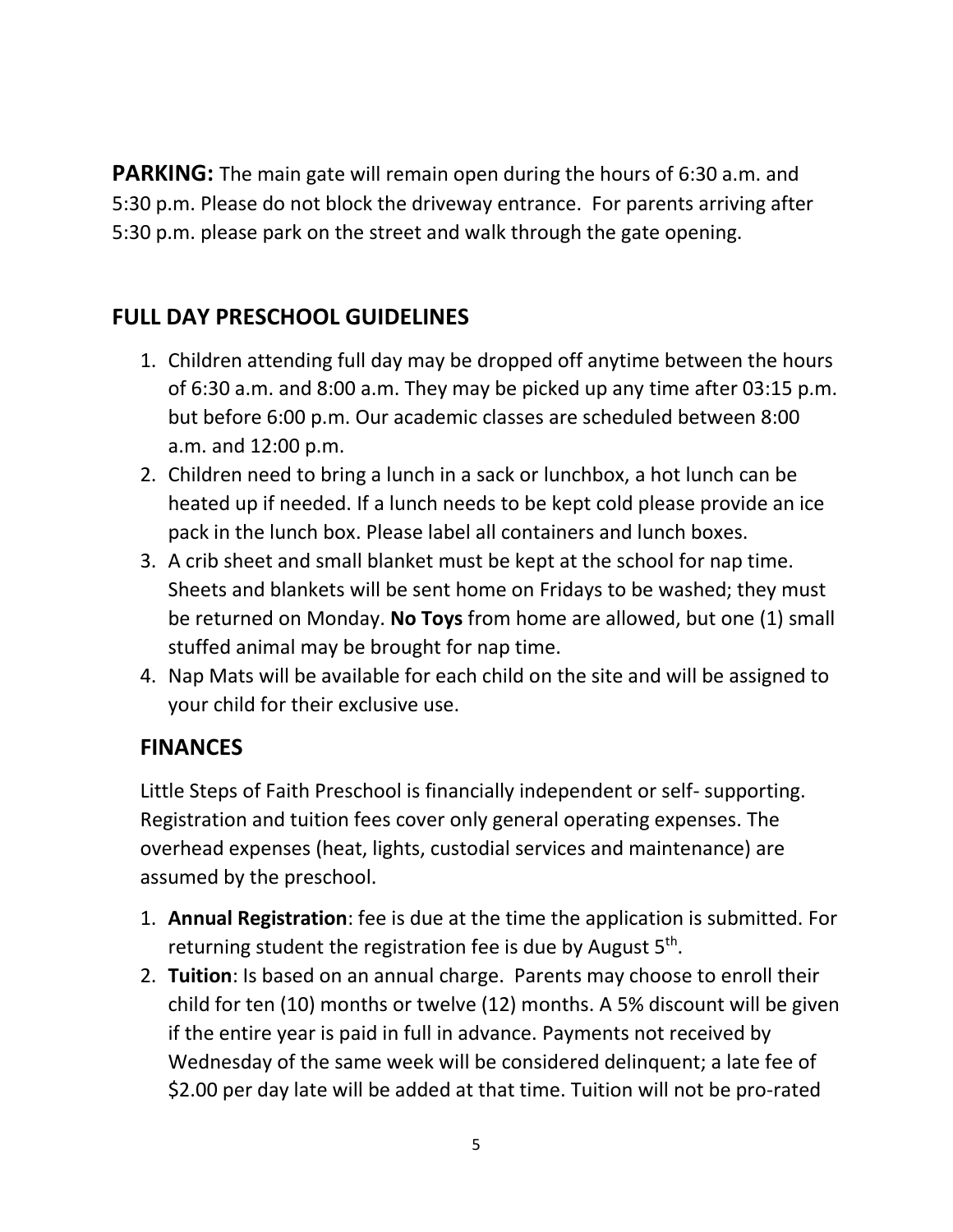for absences or vacations. For specific tuition information, please call the school office.

- 3. A **two week notice** is required prior to removing your child from our program.
- 4. **Overdue Payments**: Students whose tuition is delinquent for more than 30 days **will not** be permitted to return to school until tuition is paid in full or arrangements made.
- 5. **Returned Checks**: If your check is returned by your bank for any reason, there will be an additional **\$35.00** service charge added to your account. If any payment is made with a dishonored check, you may be required to make all future payments in cash or with a money order. Credit Cards also are accepted.

## **LATE FEES**

Children must be picked up promptly. Children picked up after 6:00 p.m. will be charged \$1.00 per minute for the first 5 min. then the rate will be \$2.00 per min. thereafter.

## **ENROLLMENT PROCEDURES**

Little Steps of Faith Preschool is not a ministry of Light and Life Christian Fellowship, but mirrors the teachings and values. Our policy of non-discrimination is in accordance with Section 312231 Chapter 4, of the Title 22: California Administrative Code. Children of all races, creeds, and color are encouraged to apply for admission. Preschool admits students of any race, color, national origin and ethnicity, to all the rights and privileges, programs, and activities generally accorded or made available to the student at the school. It does not discriminate on the basis of race, color, national and ethnic origin in administration of its educational policies, scholarship and loan programs, and athletic and other school-administered programs.

#### **TODDLER COMPONENT**

Children in the toddler component are between the ages of 18 months to 30 month and are physically separated from the preschool age children. Toddlers have exclusive use of the preschool house with different play times, meal times, lunch times, as well as nap times.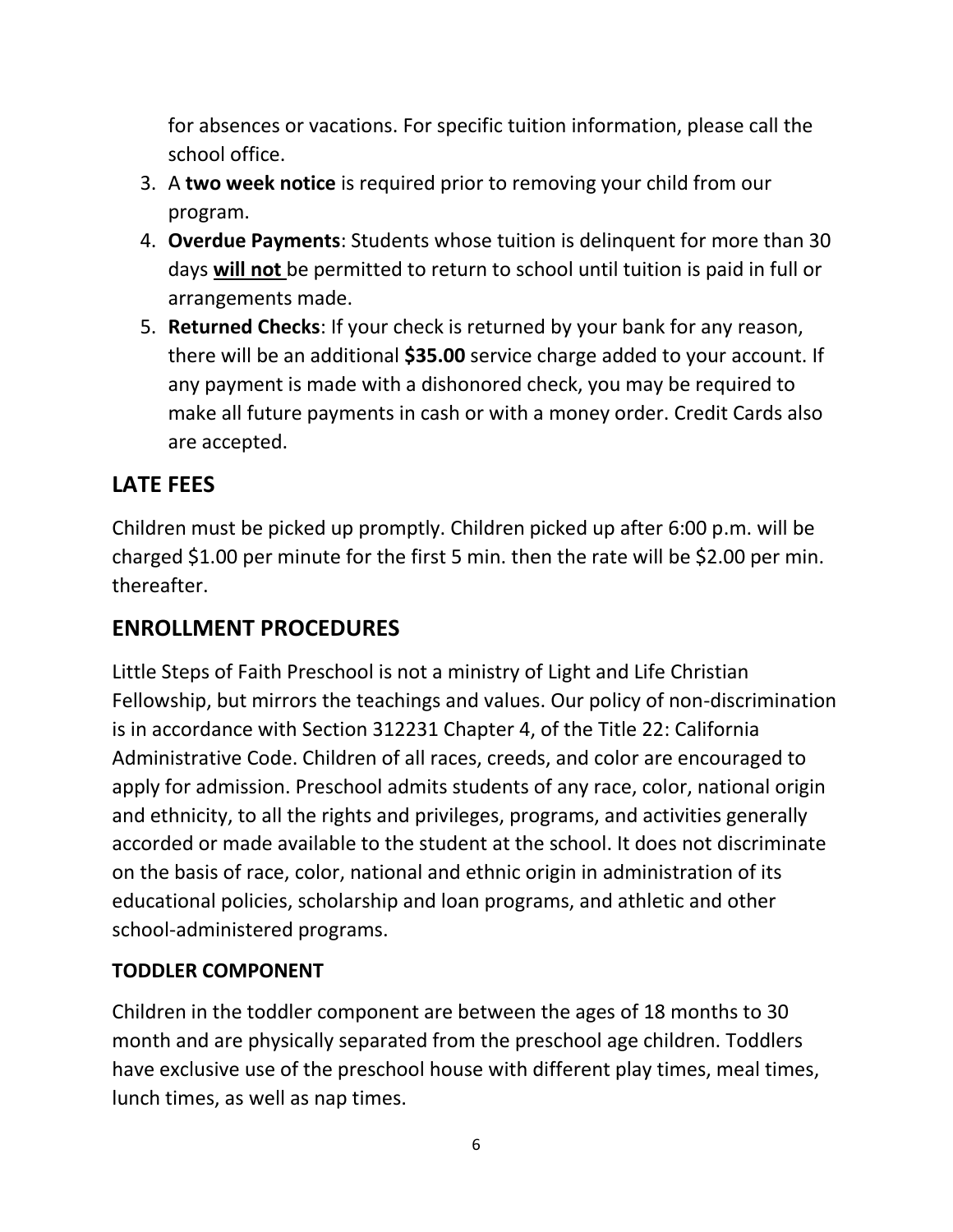#### **PRESCHOOL PROGRAM**

To enter Preschool, a child must be 3 years old and toilet trained. However, if not completely toilet trained, there will be an additional fee for those children. The Preschool Board approved a monthly fee of \$60. It will be decided by the teachers, when the fee can be removed. Our goal is to assist parents in the process of toilet training.

The following items are required to be given to the Director on or before the first day of school:

- **1. Application form**
- **2. Tuition agreement**
- **3. Identification and Emergency Forms**
- **4. Medical Consent Form**
- **5. Copy of Birth Certificate**
- **6. Copy of updated Immunization Records**

Additional items must be submitted within 7 days of starting school:

- 1. **Admission Agreement and signed Handbook Page**
- 2. **Signed Handbook Page**
- 3. **Health History (asthma, diabetes, epilepsy, etc.)**
- 4. **Parents Rights Receipt**
- 5. **Photo Release Form**

#### **Registration fee should be included with the application.**

Parents or legal guardians must inform the school of a child's medical condition. It may be necessary for the Director or Teacher to administer the child's medication. Therefore parents or legal guardians must provide the Director with appropriate medication and instructions.

The physician's report must be received within 30 days after starting school. **Failure to turn in these forms may result in the child's removal from the class until the forms are submitted.**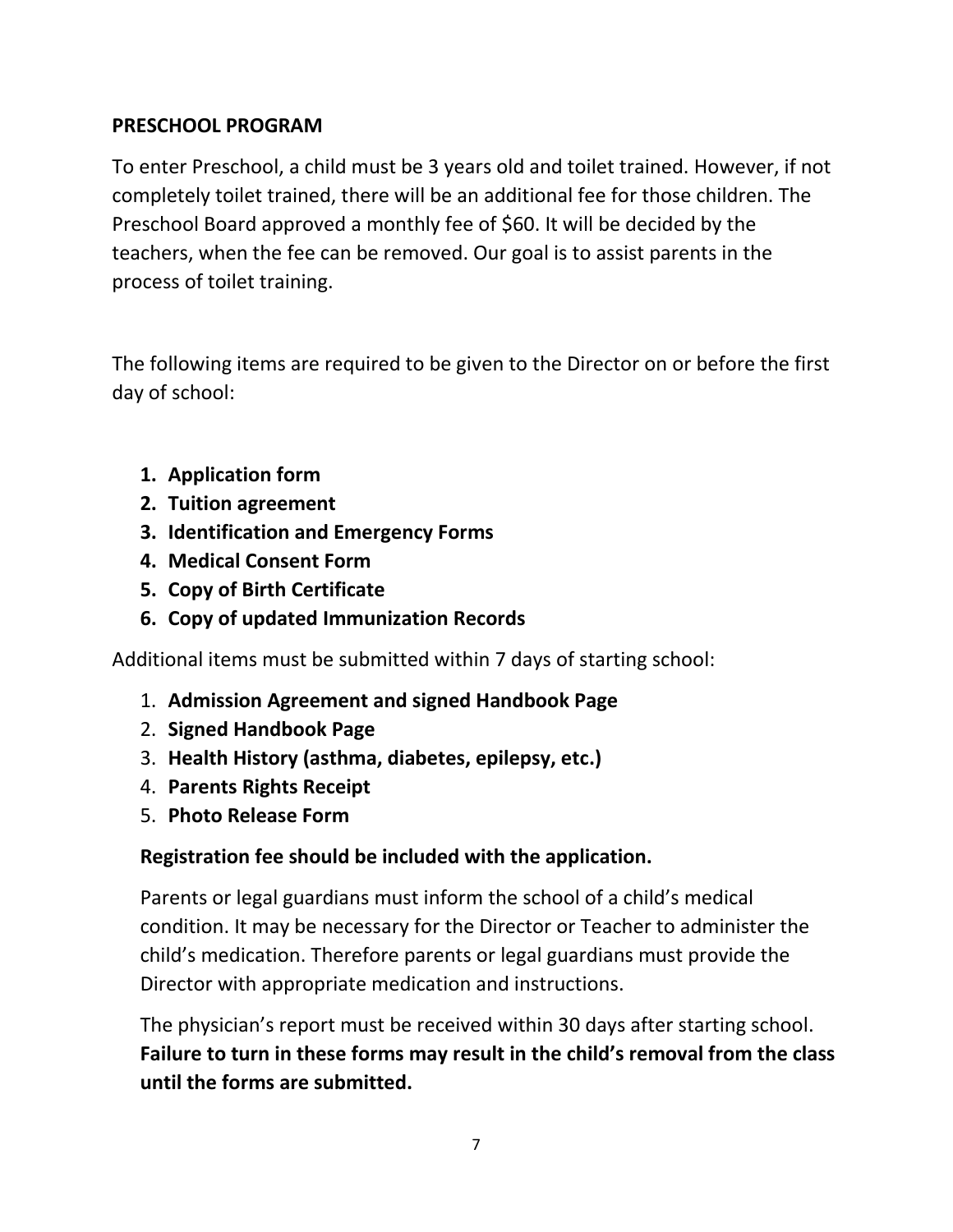#### **GOVERNING BOARD**

The governing and policy making body of Little Steps of Faith Preschool is the Governing Board. The Board determines all general policies for the school. The Board is made up of three to five appointed members.

## **ADMINISTRATION**

The administrative officer is the Executive Director whose function is to interpret and carry out the policies established by the Governing Board, to administer the curriculum and oversee all staff persons, teaching and nonteaching, who are on the school's payroll. The Executive Director is responsible to the Governing Board.

The Executive Director is the administrative officer directly relating to the preschool. The Executive Director's function is to interpret and carry out policies established by Title 22 regarding the preschool program.

## **INSTRUCTIONAL STAFF**

Our teachers and staff members are equally invested in our commitment to developing a partnership with parents and respect for one another.

Our teachers dedicate their working lives to sharing Christian education with students and their families. Our teachers are Christians who provide exemplary leadership for their pupils and have a sincere concern for each student.

#### **DISCIPLINE**

A Christian attitude of love and concern is maintained with regards to discipline. Un-Christian like attitudes, gestures, words, or actions will not be tolerated. Children who misbehave in the classroom or on the playground will discuss their behavior with the teacher or the Director**. NO CHILD WILL BE**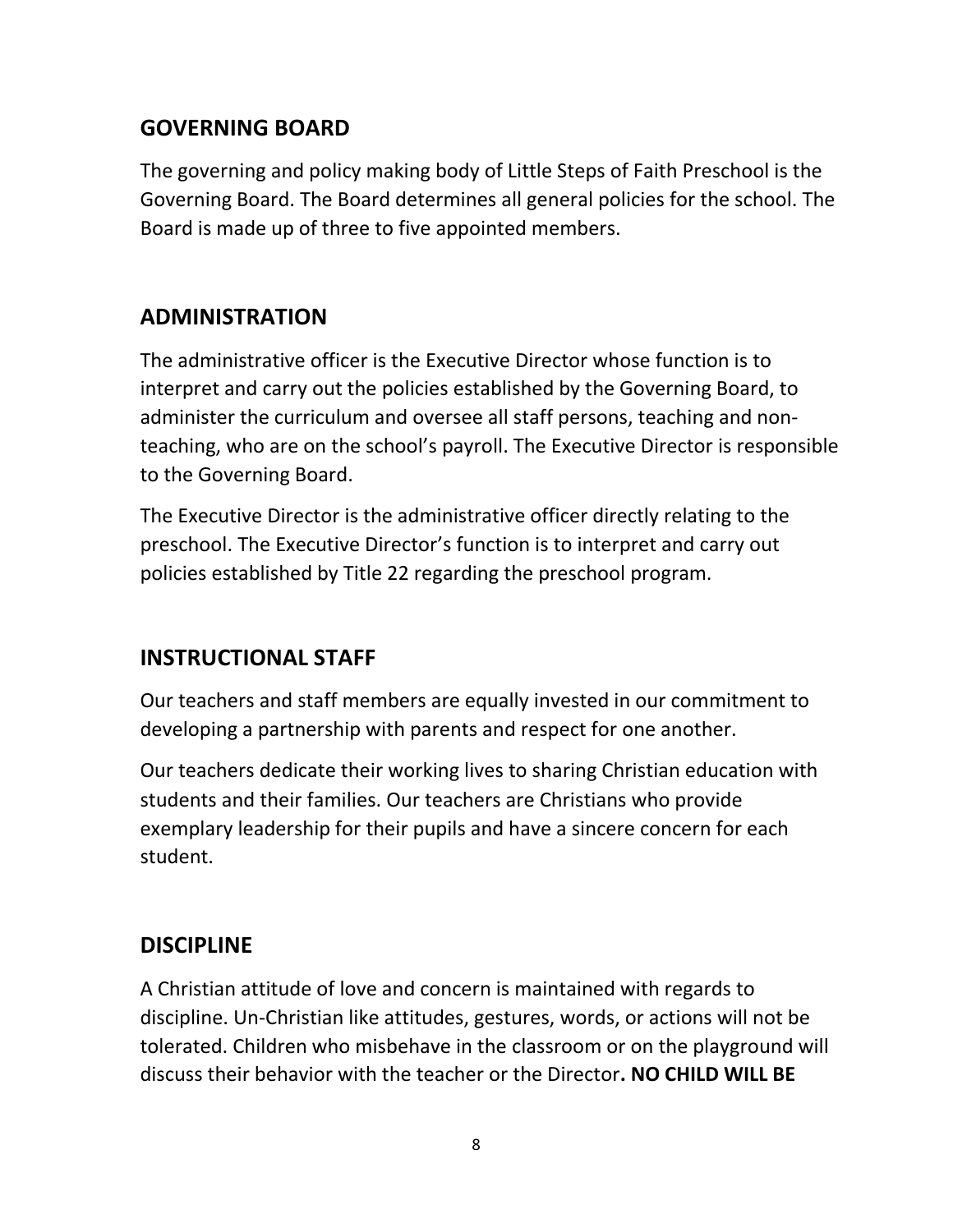## **PERMITTED TO DEPRIVE OTHERS OF A PEACEFULL, LEARNING ENVIRONMENT.**

#### **Disciplinary matters will be handled in the following manner:**

- 1. The child will be redirected to an acceptable behavior.
- 2. The child and teacher will discuss the problem.
- 3. The child will have a "Time Out" sitting at a table with their head down until they can get their body back under control.
- 4. Short verbal comment to parent, note or telephone call home.
- 5. Parent conference.
- 6. If the problem persist after the parent-teacher conference and cannot be resolved, and if the child is disrupting the class and /or becoming a danger to himself/herself and others, the child will be dismissed from school (expelled).

## **COMMUNICATIONS**

#### **Monthly Calendars and Newsletters**

A monthly newsletter will go out highlighting important information for that month. Please place the newsletter somewhere visible for you and your family to see. We don't want you to miss out on anything. The newsletter contains information for parents. It is vital communication link between the school and home. Many problems can be avoided if communication channels are known and kept open, and used. When questions arise regarding the preschool, its teachers, its director, or its programs, the Board recommends that the parent, at the first moment of concern, do one of the following:

#### **The Classroom:**

A parent with a concern regarding their child's classroom activities should first contact the teacher and arrange for a conference if necessary. If after the conference, the parent's concern is still unresolved, a conference with the preschool Director should follow. If further questions result, the parent should contact the Chairman of the Board.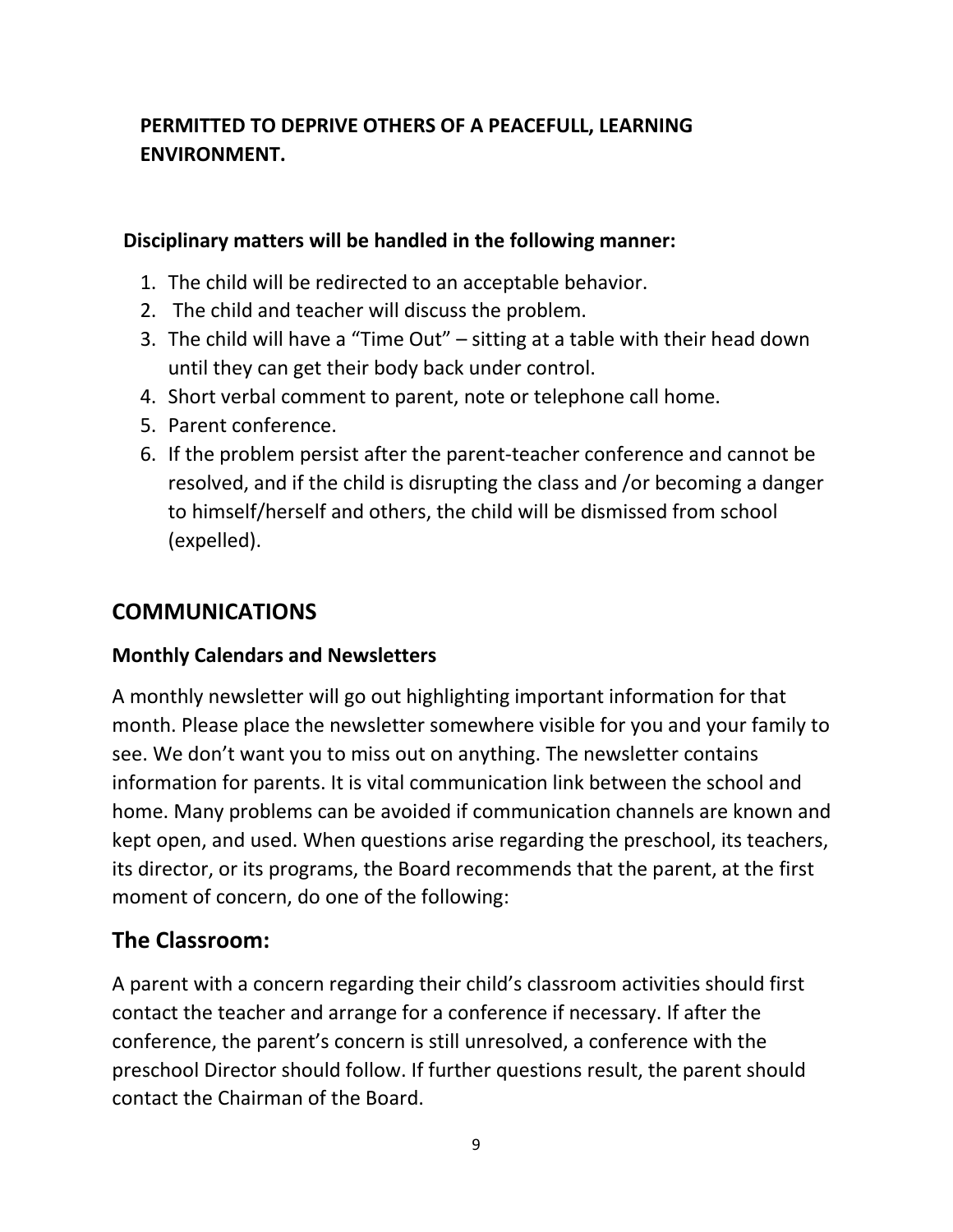## **Preschool and Toddler Programs:**

If a parent has a concern regarding general program or activities, please contact the preschool Director.

We invite parent comments regarding school policies, procedures and curriculum. Parents are welcome to address the Governing Board briefly at the beginning of each meeting. Board meetings are held quarterly at Light and Life Christian Fellowship. Contact the office for meeting dates and time to address the Board.

## **CURRICULUM:**

The curriculum of Little Steps of Faith Preschool is designed to give a wellrounded and quality Christian education to each child. Our basic curriculum includes the following:

## **Religion:**

Our curriculum provides age appropriate study of Bible stories for all our preschool students throughout the year.

## **Toddler Curriculum:**

Activities for our toddlers include:

- 1. Mimicking what they see at home such as playing with dolls, preparing pretend food, and using dishes.
- 2. More interest in books and labeling pictures they see.
- 3. Playing with car and trains.
- 4. Sand and water play.
- 5. Finger painting, modeling with playdough.
- 6. Climbing over things to build muscles and coordination.
- 7. Building language, developing friendships with peers, and sharing stories.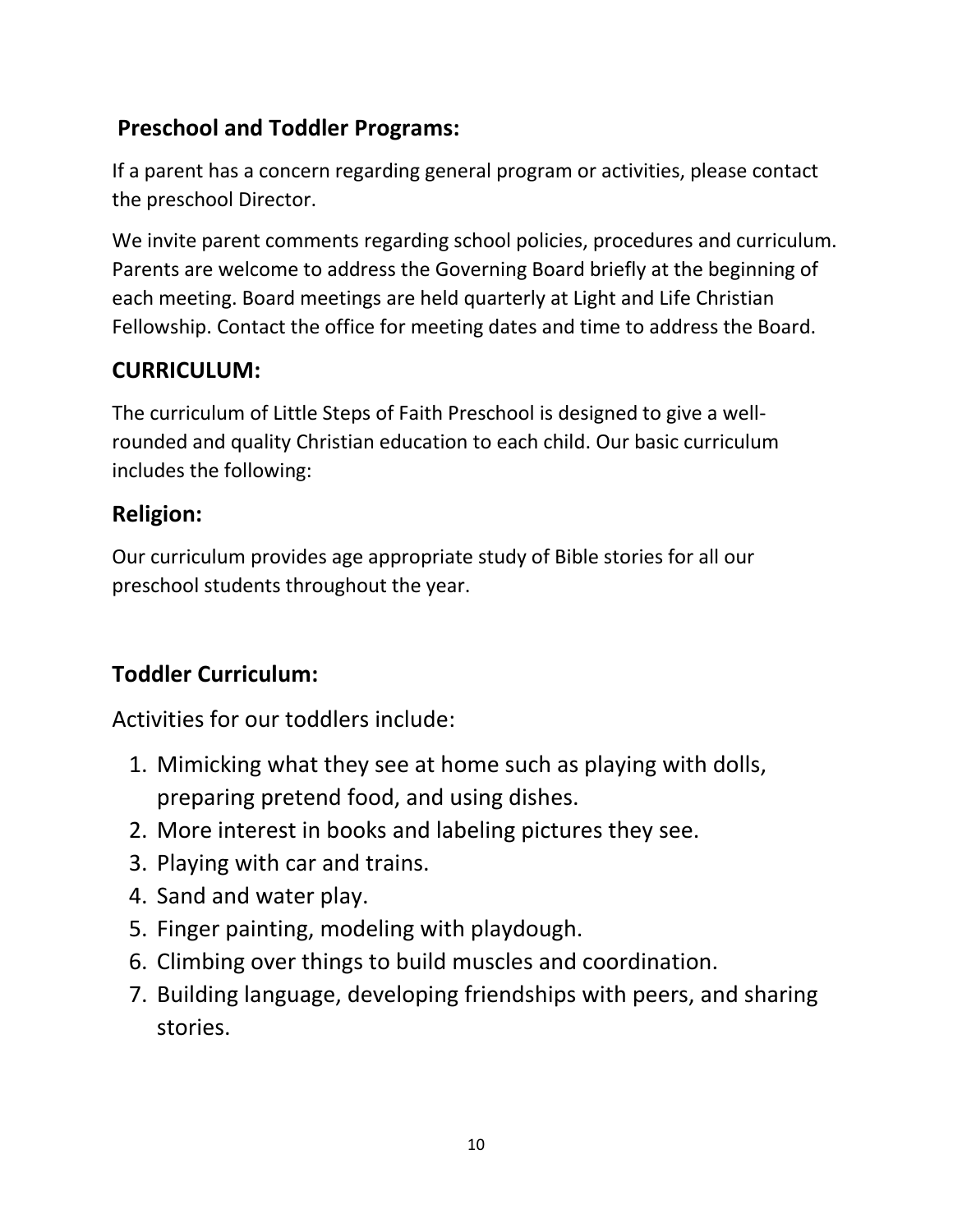## **Preschool Curriculum:**

Our preschool curriculum covers the following areas:

- 1. Language Books finger plays, name recognition, flash cards, alphabet, rhyming, and opposites.
- 2. Mathematics Calendar, number recognition, finger plays, flannel graph, stories, and books.
- 3. Science Health, nutrition, simple experiments, pets and their care, things to touch and see.
- 4. Arts and Crafts Paint using various mediums and utensils, glue scissors, paper, crayons, markers, clay and play dough.
- 5. Music and Movement Songs (religious and secular), movement to recorded instructions and free dance.

## **Pre-Kindergarten Curriculums:**

Our pre-Kindergarten program addresses the many aspects of early childhood education, integrating social, person and emotional development; oral language development, early literacy skills and love of literature, physical development and movement, health and safety, math, science, and social studies, technology and the fine arts.

## **RETENTION**

It is sometimes determined that a particular child is not ready to be promoted to the next grade. These are two chief reasons for retention.

- 1. The student is either not socially or emotionally ready.
- 2. The student is not academically prepared for the promotion.

Retention is never a punishment, but is intended to aid the total development of the child.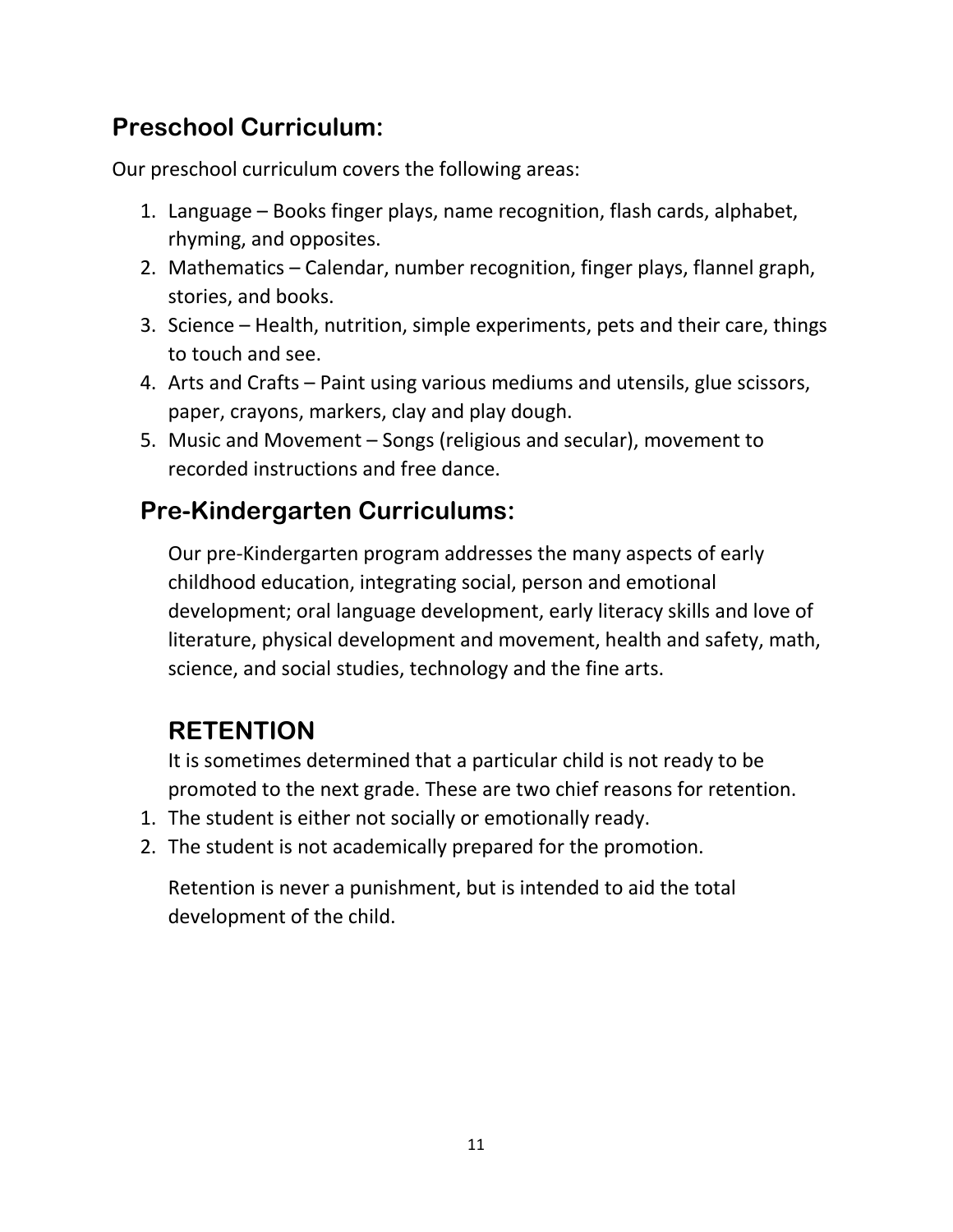## **FIELD TRIPS**

Field trips are made by each class to various places of interest and educational value. Parents are notified of the date, place and cost of each trip. Transportation is usually by bus or parent's automobile. NO CHILD WILL BE TAKEN ON A FIELD TRIP WITHOUT A PERMISSION SLIP SIGHNED BY THE PARENT OR GUARDIAN.

Field trips are part of the school curriculum, and all children are expected to participate. There may be a charge for the trips. The amount varies according to the nature of the trip. We are careful to select trips economically feasible.

Parents may be needed to help supervise children on some field trips. Parents volunteering will watch children assigned to them, not just their own child. Brothers and sisters may not accompany the parent. Children must stay with their own class and supervisor. Parents may also be asked to volunteer to drive for a field trip. Children riding in a parent's automobile are required to wear a seat belt, and if they are under 8 years of age or under 80 pounds must have a car seat. Children riding on a school bus are not required to wear a seat belt.

#### **WORSHIP**

Worship is a lifelong activity not to be restricted to a particular time, place or method. Christians, because we are united in Christ, gather to worship God. Worship happens in the classroom whenever the class prays together or listens to God speak through His Word. It occurs each week in our chapel services. It also happens at special school services such as Opening and Closing of school, Christmas services and Easter week.

A one-half hour chapel service is conducted once a week in the church sanctuary. Parents are always welcome to attend these services and are urged to be present whenever possible.

It is hoped that parents will want to bring their children to Sunday worship service regularly. We invite those of you without a church home to attend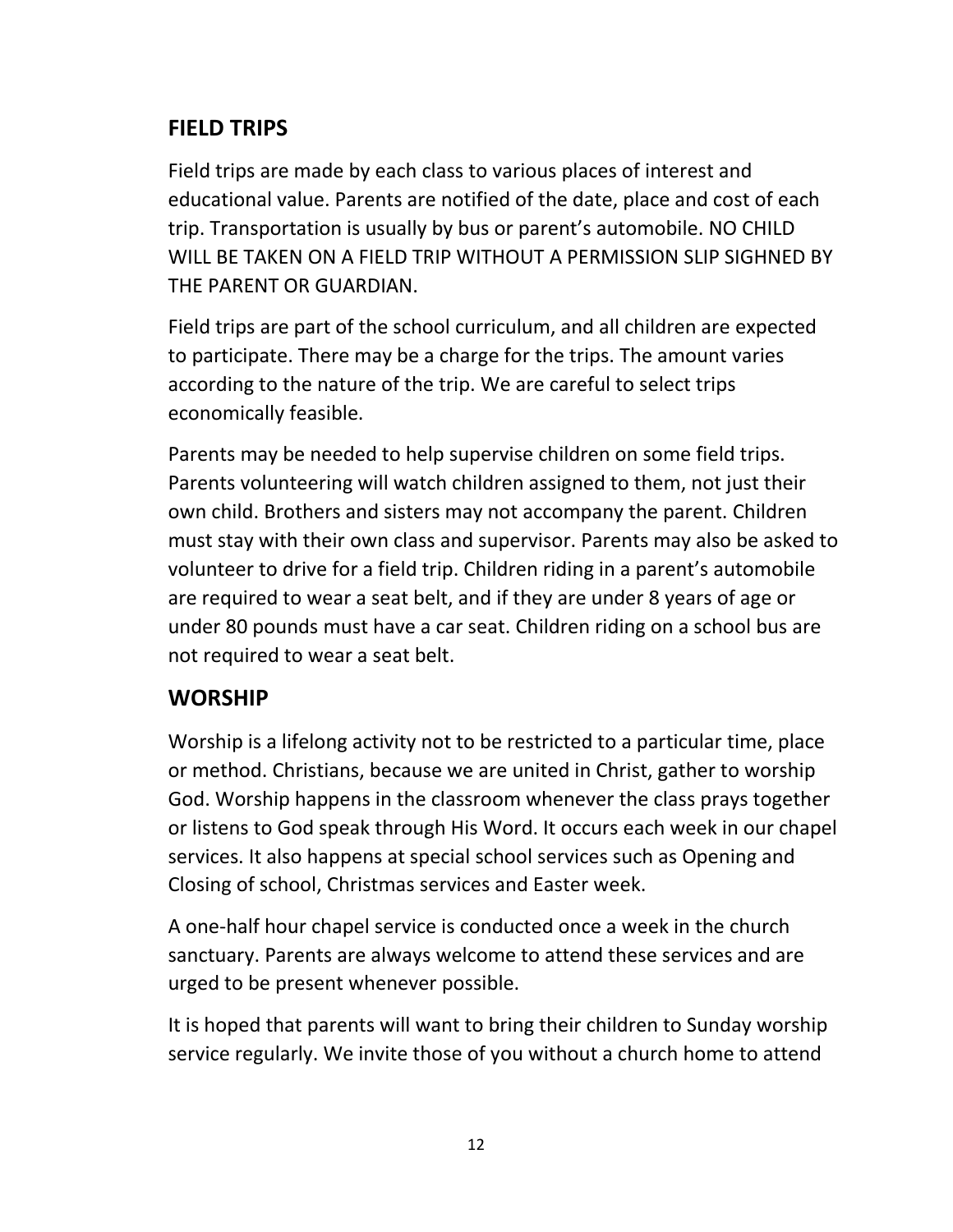service at Light and Life Christian Fellowship, and to make our church your regular place of worship.

Sunday Morning Worship Service 10:00 a.m.

Coffee at 11:30 a.m.

## **DRESS CODE**

Our dress code should reflect Christian qualities and should be appropriate for the occasion. One's appearance has a great effect on one's attitude, conduct, and seriousness of purpose. We expect clothing worn by students to be modest, clean, neat, and in good repair. Here are specific rules that must be followed:

- 1. No open shoes, sandals or thongs may be worn. Cowboy boots and dress shoes may not be worn because the slick bottoms can be unsafe on climbing toys. Shoes must have heels and soles which allow for freedom of play and safety during outside playtime.
- 2. Socks or stocking (tights) must be worn at all times.
- 3. Shorts are permitted provided they are of appropriate length: cutoffs are not permitted. Tops that expose the "tummy" when arms are raised may not be worn to school or school functions.
- 4. Shirts advertising products, rock musicians, or violent or unacceptable cartoons will not be permitted.
- 5. Dresses will be long enough to cover the child's panties when they sit crossed-legged. This prevents other children from teasing them about seeing their underwear. Shorts are recommended to be worn under dresses as children do tend to sit in the sand. Children are active at preschool and will get messy. Before leaving the house, please look at your child and ask yourself "will I be upset if my child gets dirt, mud, paint food, glue, or other marks on their clothes?" If the answer is "yes" please change the child's clothes so the answer becomes "no".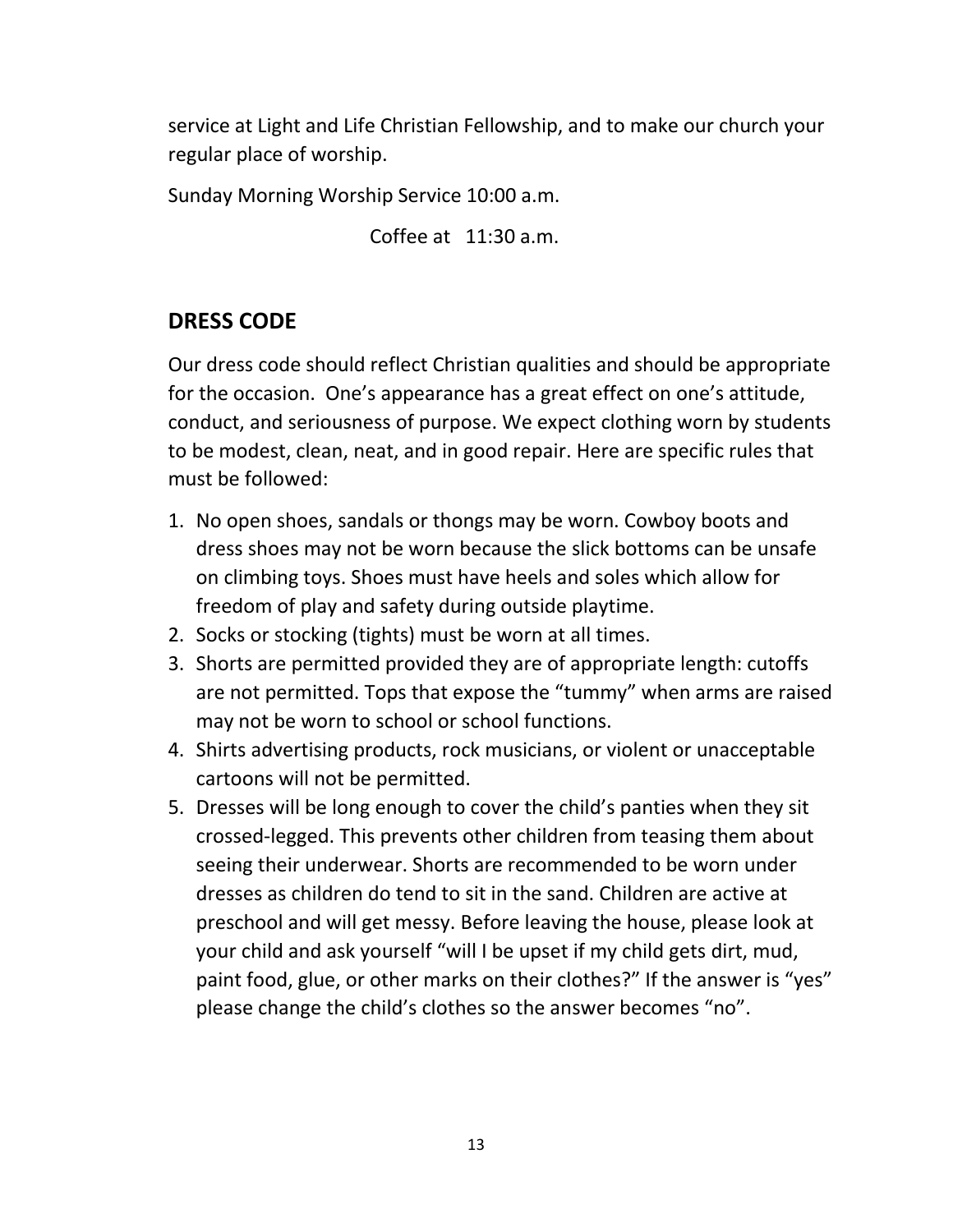## **PERSONAL ITEMS**

The school strongly recommends that everything a child wears or brings to school have his or her name on it (clothing, lunch pails, supplies, money envelopes, etc.). Lost items will be placed in a lost and found box. Items remaining unclaimed for 30 days will be donated to a worthy charity.

Students may not bring I-pods, MP3 players to school without first talking to the teacher. These items will be confiscated and returned directly to the parent. Jewelry and other items of particular value should not be brought to school. The school and teachers cannot be held responsible for items of personal property lost by children.

No outside toys from home are allowed at school. One small stuffed animal may be brought for naptime only. If the teacher plans a "share" day, a note will go home with guidelines.

## **EMERGENCY PROCEDURES**

The school has been completely inspected and approved in regards to facilities and fire prevention measures. A fire drill is conducted without warning once a month.

Earthquake drills are also conducted on a regular basis. The school has an established disaster procedure. In case of an earthquake or natural disaster, your child will be kept at the school under supervision of the teachers until called for by an authorized adult.

In the event we need to evacuate the school, teachers and students will be at:

## **Sylmar Park 13109 Borden Avenue Sylmar Ca 91342**

Parents are required to provide an earthquake survival kit for each child enrolled in our school. Children must also bring extra clothes which will be kept at the school with their earthquake kits. Earthquake clothes are used only in the case of an earthquake or natural disaster. These kits are kept in a specific place on our campus.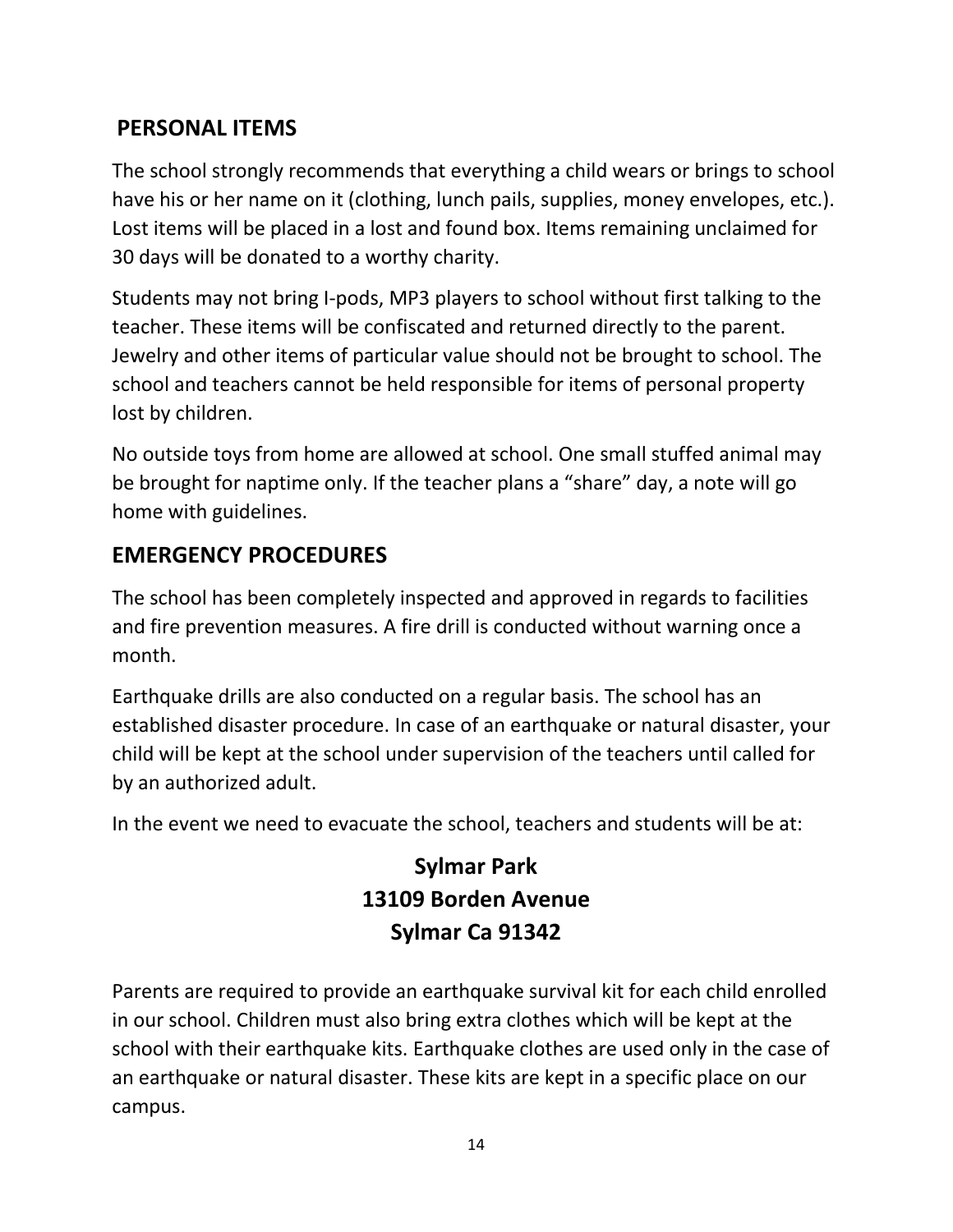## **EMERGENCY CARDS**

Each child must have an emergency card (form) properly completed and on file in the school office by the first day of school. These forms provide the office with phone numbers where a parent can be reached in case of an emergency and also provides a medical release should emergency medical treatment be deemed necessary. In case of an emergency, such as sudden illness or serious injury, every attempt will be made to immediately notify parents. Be sure to update your card with the office if there is a change in contact information (numbers).

## **INSURANCE**

Your child is automatically covered by student accident insurance as part of the registration fee. The group coverage includes travel to and from school as well as all school sponsored activities whether at school or away.

## **SNACK TIMES**

Preschool:

Morning snack time is at 10:00 a.m. and afternoon snack time is at 3:30p.m.

Toddler:

Snack 8:45AM & 10:35 AM and 3:35

#### **LUNCH**

Children should bring their lunches to school each day. Please do not send candy or carbonated drinks with children in their lunches.

Preschool Lunch is from 12:00 to 12:30

Toddler Lunch is from 12:15 to 12:45

## **REST TIME**

**Toddlers** rest every day from 1:00PM to 3:15PM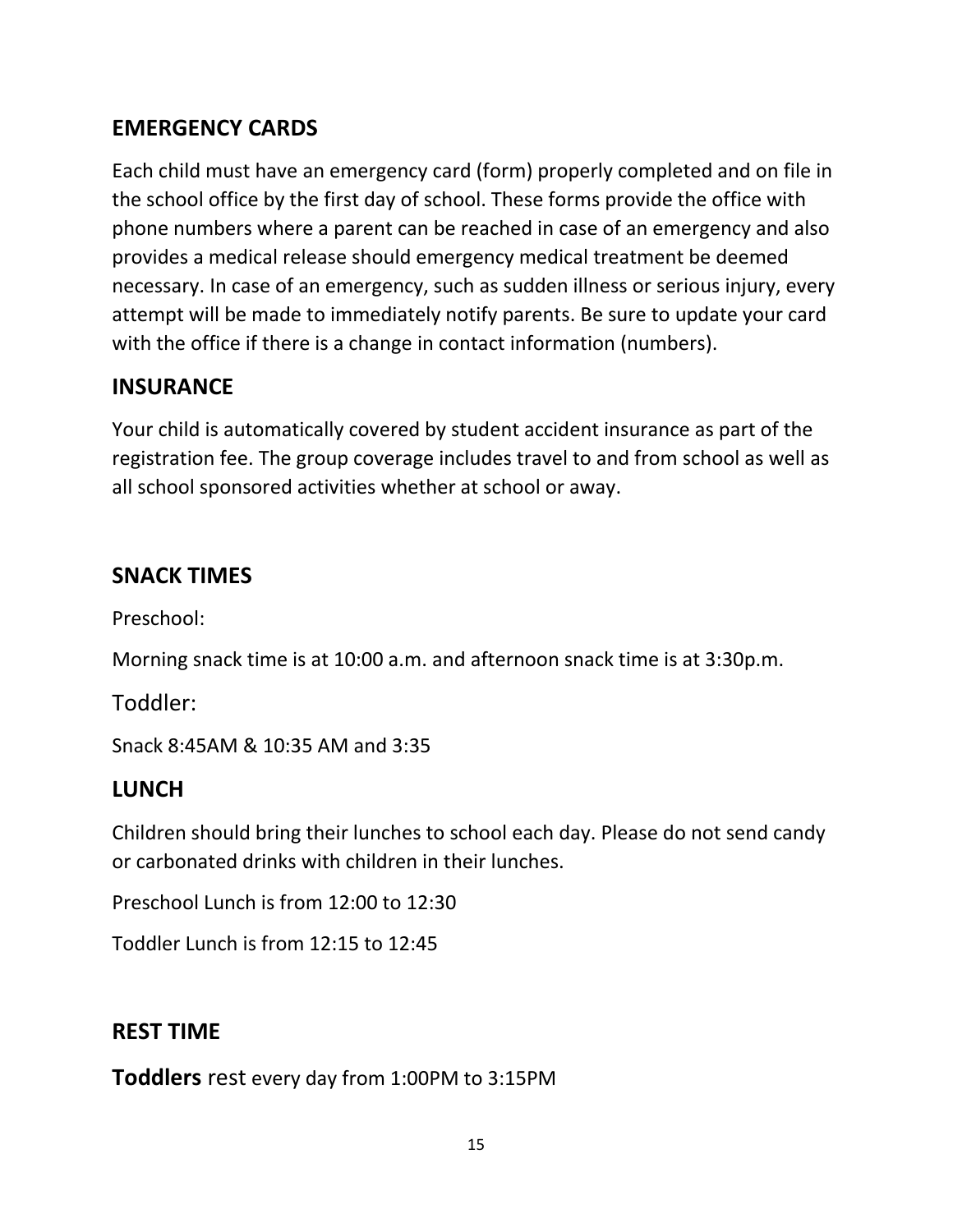**Preschoolers** rest time is every day from 12:45 p.m.to 03:00 p.m. Nap mats are provided for the exclusive use of your child. Your child will receive a new mat labeled with their name.

## **CHILD ABUSE**

Teachers and day care workers are obligated under the California Penal Code to report suspected child abuse to proper authorities. Failure to report suspected abuse within 24 hours is a misdemeanor punishable by up to six months in jail, a fine of not more than \$1,000.00 or both.

Therefore, if a staff member (director, teacher, daycare worker) has reason to suspect that a child in our care has been abused physically, sexually, or emotionally, we must report it to the proper authorities.

## **Medication**

If your child needs to take medication at school for chronic illness or upon returning to school after a short-term illness, please be advised of the following:

- 1. All medication will be kept in the director's office, or in the kitchen refrigerator in a locked container.
- 2. Before dispensing medication to a child, a medical release form must be received from the parent/guardian indicating the need for medication and the proper dosage. It must be dated for every day the child is to take the medication.
- 3. Medication must be prescribed by a physician.
- 4. Medication must be in the original container and have the child's name on it.
- 5. Do not place medication in your child's lunch box or backpack. Give it to the teacher or it will not be dispensed to your child.

## *We, the staff at Little Steps of Faith Preschool want to provide a positive experience for each child enrolled in our program.*